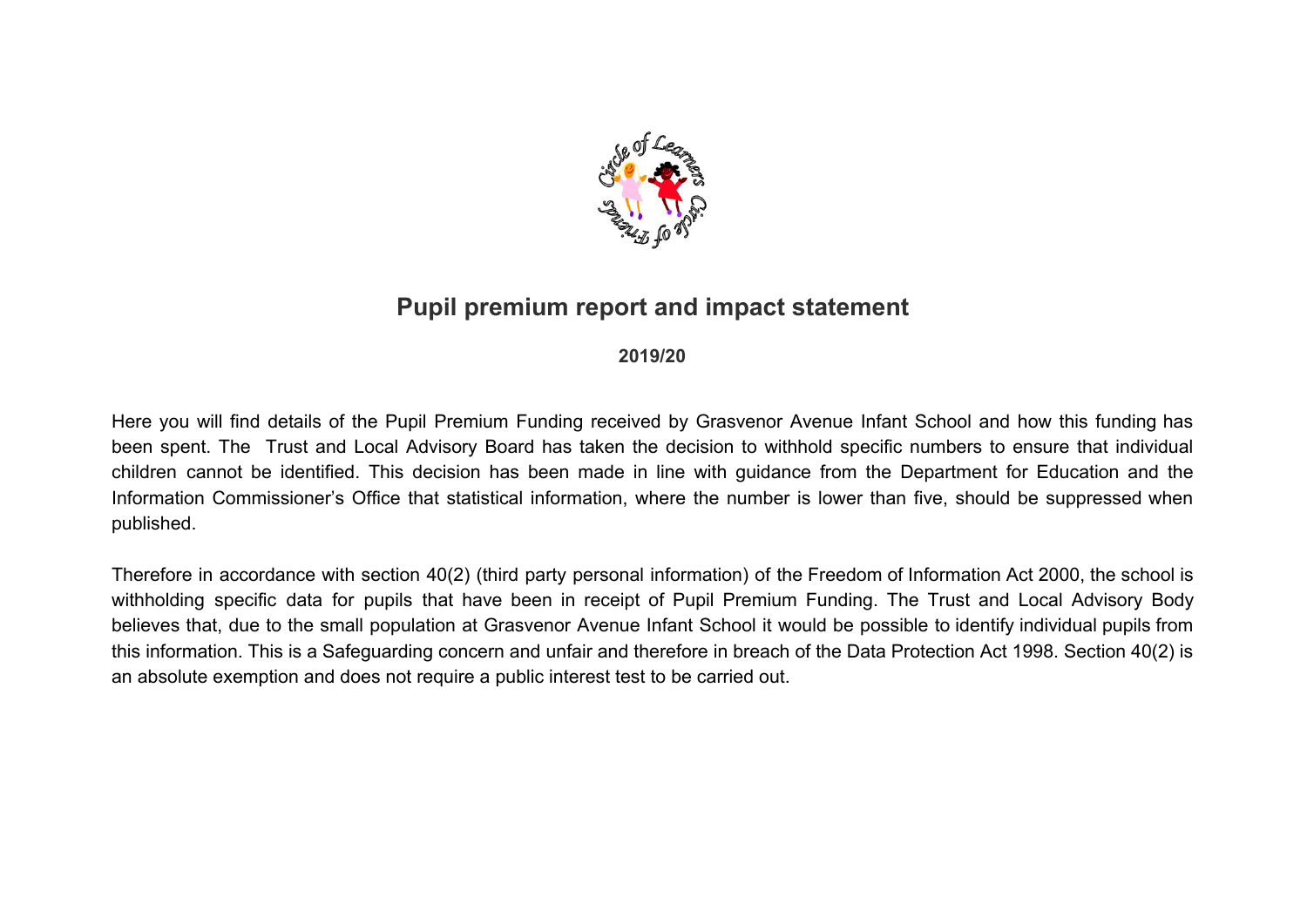### **Strategy:**

We have a 3-part approach for ensuring our Pupil Premium funding is spent well which focuses on the following:

- whole-school strategies that impact on **all** pupils

- Focussed support to target pupils **working below** Age Related Expectations or making slow progress

- specific support /provision targeting **pupil premium pupils**

The Grasvenor Avenue Infant School leadership and wider staff team ensure that Pupil Premium funding and provision impacts Pupil Premium pupils in a holistic manner, addressing not only achievement and attendance concerns but also pastoral care and enrichment.

An identified Local Advisory Board member has responsibility for Pupil Premium. The Head Teachers, Family Liaison Officer and SENCo are responsible for monitoring provision and outcomes, and the wider staff team implement and evaluate provision. Data is used regularly to evaluate pupil premium outcomes compared to other pupils in school and national data to ensure the correct strategies and provision are in place.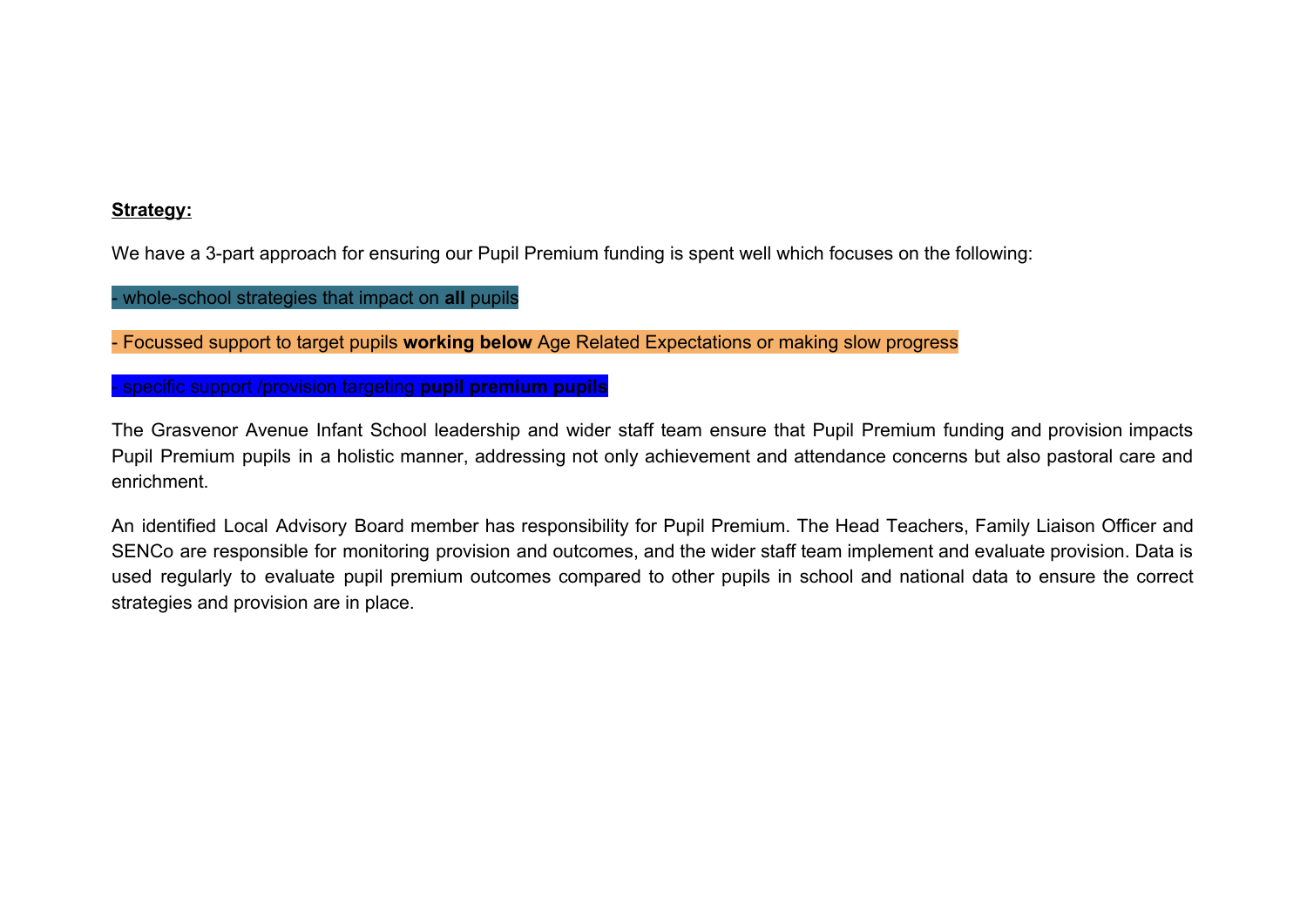# **Pupil premium report : Draft Figures.**

| School name:                    | <b>Grasvenor Avenue Infant School</b> |                                              |             |  |
|---------------------------------|---------------------------------------|----------------------------------------------|-------------|--|
| Academic year:                  | 2019/20                               | Total pupil premium budget:                  | £23,760     |  |
| Total number of pupils on roll: | 78                                    | Number of pupils eligible for pupil premium: | 24.3%       |  |
| Date of review:                 | Autumn 2019                           | Date of next scheduled review:               | Autumn 2020 |  |

### **Objectives for spending Pupil Premium Grant in 2019/20:**

- To ensure that Year 1 PP learners will meet the expected standard in the phonics screening test.
- To ensure all PP children making at least good progress in all subject areas
- To ensure early identification and support for PP children making less than expected progress.
- To provide holistic support for PP children and their families.
- To enable all PP children to participate in educational visits.
- To provide a varied and rich and curriculum and enrichment opportunities for all PP learners.

### **Internal Barriers**

1)Consistency of curriculum planning and delivery across the school

2)Low starting point

3)High mobility

4)Attendance

**External Barriers**

4) Attendance

5)Parental engagement leading to lack of support or aspirations for pupil

6)Instability in the home

7)Language (new to English, language poor families)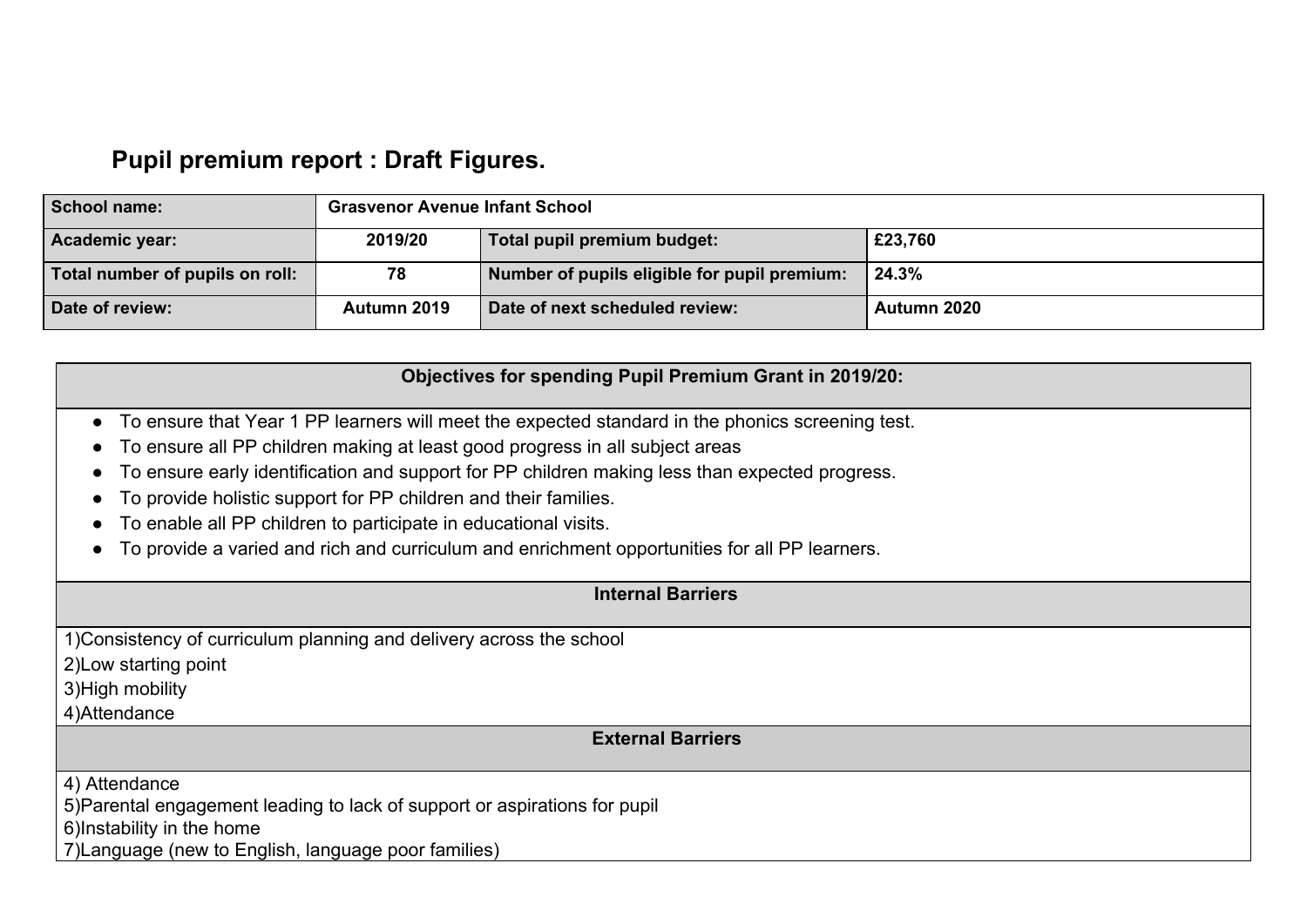| <b>Desired outcome</b>                                                                                                                | <b>Success criteria</b>                                                                                                                                                                                                                                                                                                                                        |
|---------------------------------------------------------------------------------------------------------------------------------------|----------------------------------------------------------------------------------------------------------------------------------------------------------------------------------------------------------------------------------------------------------------------------------------------------------------------------------------------------------------|
| A) Pupils make at least good progress                                                                                                 | At least 85% of PP pupils are making at least good progress.<br>Narrowing gap between national and school data (KS1 SATs, phonics,<br>GLD).<br>Robust baseline.                                                                                                                                                                                                |
| <b>B)</b> Increased attendance                                                                                                        | PP pupil attendance is 95.8% or above                                                                                                                                                                                                                                                                                                                          |
| C) Pupils confident to communicate their thoughts and needs<br>and make good progress in Communication, Language<br>and Literacy      | At least good progress for PP pupils in literacy for 85% PP.<br>Pupil voice questionnaire shows that PP children are happy in school                                                                                                                                                                                                                           |
| D) Good Well-Being and Health                                                                                                         | Pupil voice questionnaire shows that PP children are happy in school.<br>At least 85% of PP pupils are making at least good progress<br>Parent voice survey shows parents feel their child/ren feel supported<br>and are happy at school and they themselves are supported.<br>My Concerns shows PP families receiving support from Family Liaison<br>Officer. |
| E) Increased life aspirations and cultural capital (through<br>parental engagement and enrichment)                                    | Further development of phonics, maths and reading workshops taking<br>place. Increased engagement with home learning. Increased<br>engagement with Evernote. 100% of PP children involved in enrichment<br>activity of their choice.                                                                                                                           |
|                                                                                                                                       | How will improvement of outcomes be measured?                                                                                                                                                                                                                                                                                                                  |
| A) Monitoring of Routemap data by SLT. External data. Pupil Progress meetings.                                                        |                                                                                                                                                                                                                                                                                                                                                                |
| B) Monitoring Integris, reporting to LAB, Attendance team data                                                                        |                                                                                                                                                                                                                                                                                                                                                                |
| C) Pupil questionnaires. Routemap data.                                                                                               |                                                                                                                                                                                                                                                                                                                                                                |
| D)Tracking systems, books, learning walks, lesson observations, pupil progress meetings, intervention tracking. Parent questionnaires |                                                                                                                                                                                                                                                                                                                                                                |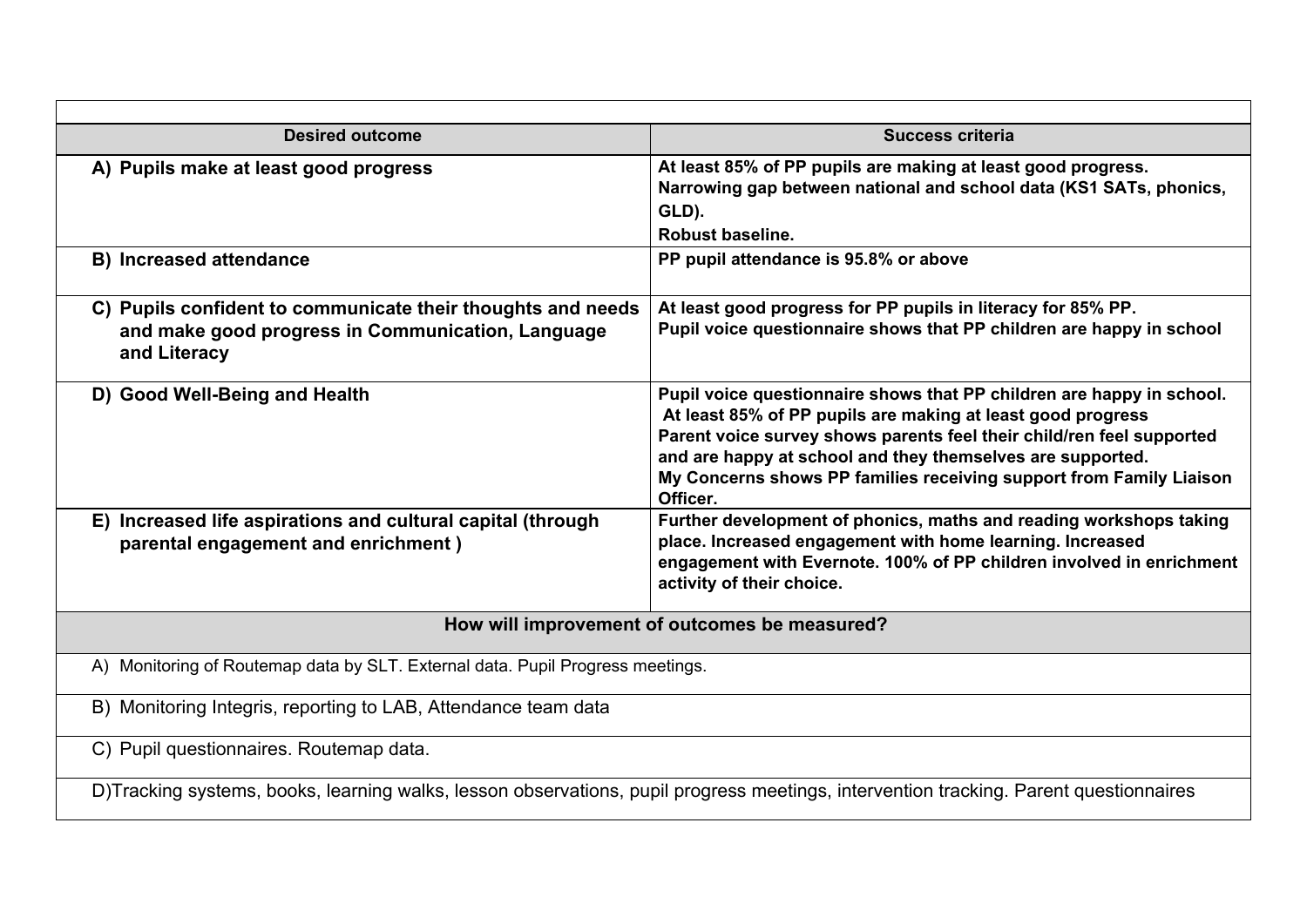E)Increased provision of parents at workshops. Increased engagement with home learning and online tracker Evernote. Increased PP numbers attending clubs and enrichment activities.

|                           | <b>Whole School Strategies</b>                  |                                                                                                                |                                                                                                                                                                                                                                                                                                                                                                                                                                                                                                                                                                                                                                                          |                               |               |  |
|---------------------------|-------------------------------------------------|----------------------------------------------------------------------------------------------------------------|----------------------------------------------------------------------------------------------------------------------------------------------------------------------------------------------------------------------------------------------------------------------------------------------------------------------------------------------------------------------------------------------------------------------------------------------------------------------------------------------------------------------------------------------------------------------------------------------------------------------------------------------------------|-------------------------------|---------------|--|
| <b>Desired</b><br>outcome | Action/approach                                 | <b>Evidence/Rationale</b>                                                                                      | How will you ensure it is implemented well?                                                                                                                                                                                                                                                                                                                                                                                                                                                                                                                                                                                                              | <b>Staff lead</b>             | <b>Review</b> |  |
| A                         | <b>Termly Pupil</b><br><b>Progress Meetings</b> | Data for 2018/19 is below<br>national and LA in all year<br>groups.                                            | Termly Pupil Progress Meetings discuss and set necessary<br>actions for teaching, including individualised strategies and<br>interventions (small group; 1:1), regarding the progress and<br>provision for all pupils, based on 3x year data drop information<br>and teacher knowledge.<br>Pupils and staff are aware of their targets/next steps<br>Behaviour plans, pupils needs and support are shared with all<br>staff as appropriate to ensure consistency.<br>Data gathering and tracking during the year identifies trends and<br>individual children to monitor. PP children identified and<br>monitored.<br>Regular CDP for staff and leaders. | <b>SLT</b><br><b>Teachers</b> | Termly        |  |
| A                         | To ensure quality<br>first teaching for all.    | Monitoring has shown<br>progress is not consistent<br>across school.<br>Data for 2018/19 is below<br>national. | Whole school topics mean teachers work together to carefully<br>plan their lessons to support children's acquisition of knowledge<br>and skills.<br>All classes have at least 1 assigned Teaching Assistant at all<br>times to ensure adult support is available.                                                                                                                                                                                                                                                                                                                                                                                        | <b>SLT</b><br><b>Teachers</b> | Termly        |  |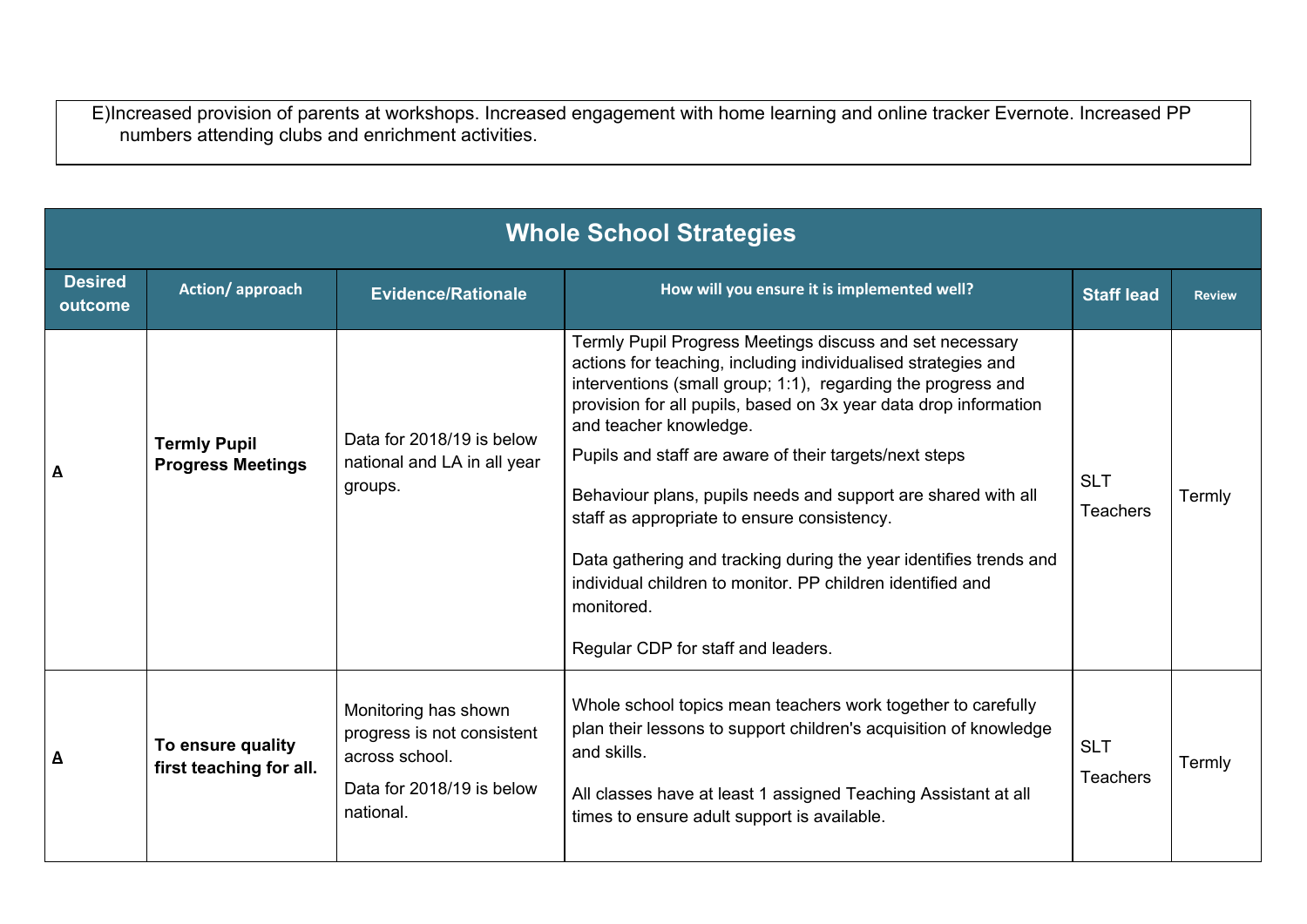|                   |              |                                                                                                                                                                                                                                                                                  | Planning checks show it is individualised through next steps and<br>children's interests to support progress. Teachers receive PPA<br>time as well as extra time with teams.<br>Book looks, Evernote scrutiny show progress.<br>Learning walks and observations monitor engagement of PP<br>pupils during lessons and adult interactions and awareness of<br>PP children.<br>Observations monitor teaching, provision, adult interactions and<br>enrichment meets expected standards.<br>Teachers work together weekly to reflect and develop solid<br>practice through sharing planning, identifying across year groups<br>trends and transition action and peer mentoring.<br>Lesson observations show PP pupils are well engaged and<br>inspired by their lessons. Clear planning is seen during planning<br>checks. Book looks show clear sequence of lessons and<br>progression.<br>Teachers have their training needs met promptly. |                          |                 |
|-------------------|--------------|----------------------------------------------------------------------------------------------------------------------------------------------------------------------------------------------------------------------------------------------------------------------------------|-------------------------------------------------------------------------------------------------------------------------------------------------------------------------------------------------------------------------------------------------------------------------------------------------------------------------------------------------------------------------------------------------------------------------------------------------------------------------------------------------------------------------------------------------------------------------------------------------------------------------------------------------------------------------------------------------------------------------------------------------------------------------------------------------------------------------------------------------------------------------------------------------------------------------------------------|--------------------------|-----------------|
|                   |              |                                                                                                                                                                                                                                                                                  | School policy of lessons being inspiring, individualised and<br>inclusive.                                                                                                                                                                                                                                                                                                                                                                                                                                                                                                                                                                                                                                                                                                                                                                                                                                                                |                          |                 |
| <b>B. C. D. E</b> | FLO support. | All on roll PP pupils, as well<br>as many other families,<br>receive ongoing or<br>occasional support from<br>FLO.<br>Improvement has been<br>seen in individual cases/<br>situations due to FLO<br>invaluable support<br>(Evidence: My Concerns,<br>pupil voice, parent voice). | FLO supports class based teams with holistic environment.<br>Child's voice will be used to assess the individual needs of each<br>PP child. At Grasvenor we recognise not all Pupil Premium<br>pupils face the same difficulties and barriers.<br>All PP families will receive support as and when required from<br>FLO. They will be supported with wider family issues not only<br>those relating to the child's schooling.<br>PP attendance will meet school expectations.<br>FLO available to investigate barriers for individuals.                                                                                                                                                                                                                                                                                                                                                                                                   | <b>FLO</b><br><b>SLT</b> | <b>Jul 2020</b> |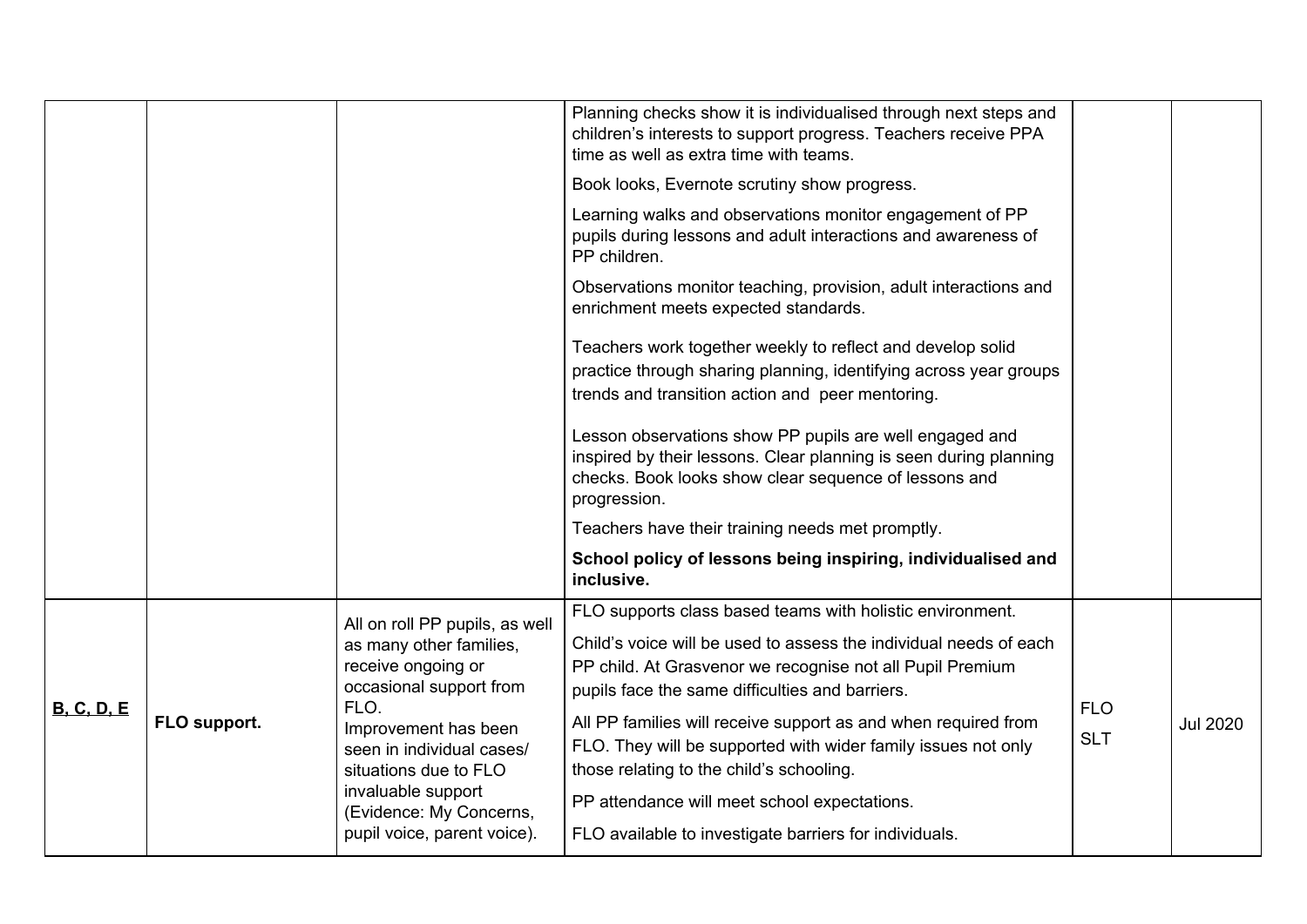|               |                                                                                                                                         | Class based teams or SLT<br>cannot support in same<br>way due to time restrictions. | Children will receive mental and emotional support as required.<br>FLO will support all PP families to choose the enrichment<br>activities suited to their interests and needs.                                                                                                                                                                                                                                                                                                                                                                                                                                                                                                                                                                                                                                                                                                                                                                                                                                                                                                                                                                                                                                                                                                                                      |            |         |
|---------------|-----------------------------------------------------------------------------------------------------------------------------------------|-------------------------------------------------------------------------------------|----------------------------------------------------------------------------------------------------------------------------------------------------------------------------------------------------------------------------------------------------------------------------------------------------------------------------------------------------------------------------------------------------------------------------------------------------------------------------------------------------------------------------------------------------------------------------------------------------------------------------------------------------------------------------------------------------------------------------------------------------------------------------------------------------------------------------------------------------------------------------------------------------------------------------------------------------------------------------------------------------------------------------------------------------------------------------------------------------------------------------------------------------------------------------------------------------------------------------------------------------------------------------------------------------------------------|------------|---------|
| A, B, C, D, E | <b>Strong beginnings:</b><br><b>Ensure best practice</b><br>in the EYFS to<br>enable all children to<br>make at least good<br>progress. | Achievement of GLD<br>supports children to meet<br>ARE in KS1.                      | Ensure best practice in the EYFS to enable all children to<br>make at least good progress.<br>High-quality adult interactions to extend children's learning and<br>identify next steps, carefully planned provision taking account of<br>children's interests and needs<br>Teachers and EYFS team carefully plan inspiring lessons and<br>provision around children's interests. They use assessment to<br>carefully pitch their lessons for the needs of the class, and a<br>support staff are aware of PP children in their class and carefully<br>monitor their understanding during lessons, ensuring enough<br>support and challenge is in place. All children receive individual<br>next steps as appropriate.<br>Staff's training and qualifications are regularly reviewed and<br>updated as appropriate.<br>Whenever possible, Reception has at least 2 support members<br>of staff.<br>Learning walks and observations monitor engagement of PP<br>pupils during lessons and adult interactions and awareness of<br>PP children<br>Visits to other settings.<br>Moderation with other settings.<br>Staff training as necessary<br>Regular data drop and internal and external moderation (termly)<br>All new starters (in all age groups) to receive home visit to<br>identify interests, barriers, needs. | <b>SLT</b> | Termly. |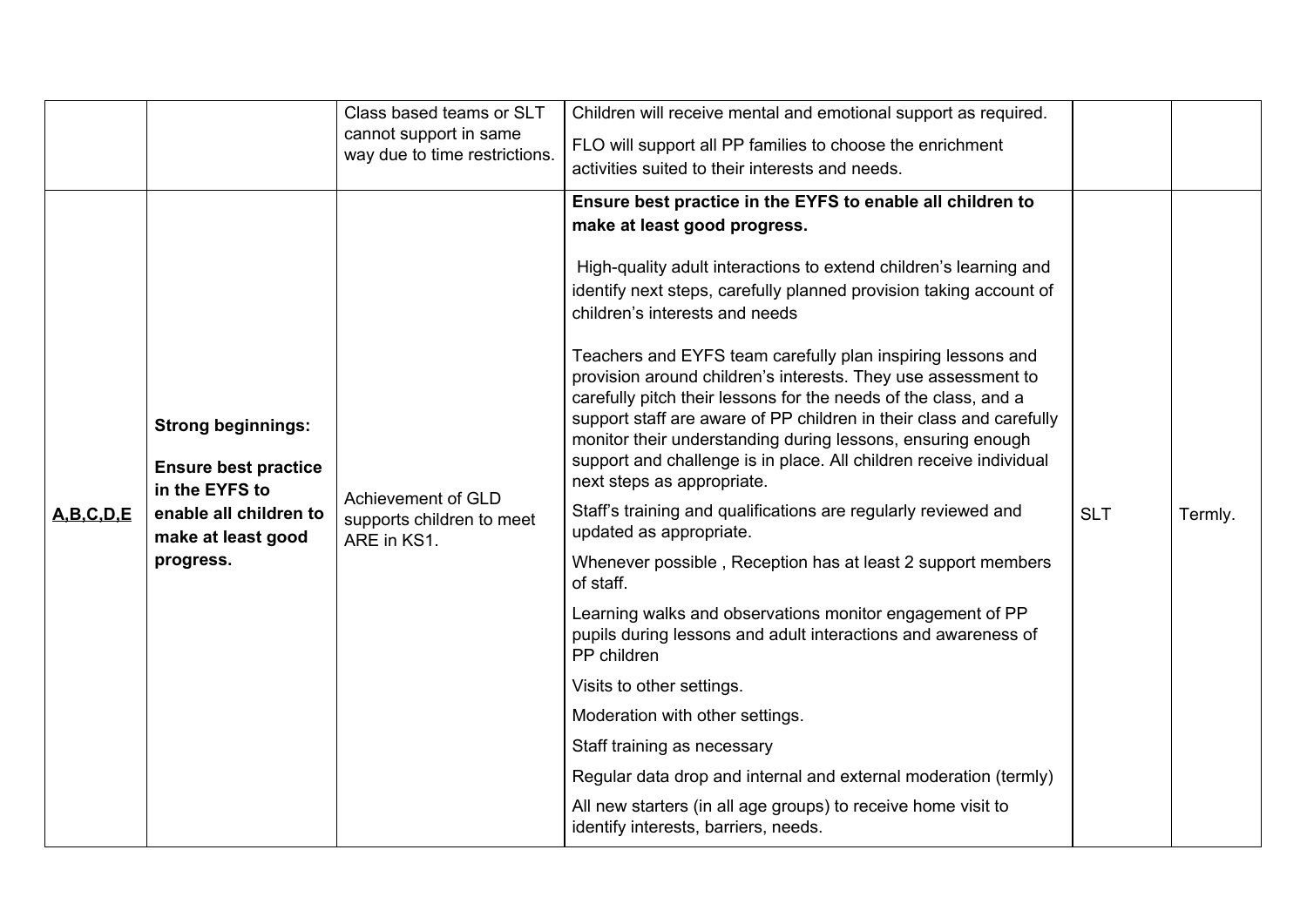|                           |                                                                                                         |                                                                                                                     | FLO to monitor Grasvenor enrichment entitlement for new<br>starters.                                                                              |                   |                 |  |  |
|---------------------------|---------------------------------------------------------------------------------------------------------|---------------------------------------------------------------------------------------------------------------------|---------------------------------------------------------------------------------------------------------------------------------------------------|-------------------|-----------------|--|--|
| <b>A.C.D</b>              | <b>The Big Sing</b>                                                                                     | Studies show that singing<br>supports wellbeing,                                                                    | All children will have 10 minutes of singing time each day to<br>improve wellbeing.                                                               | <b>SLT</b>        | <b>Jul 2020</b> |  |  |
|                           |                                                                                                         |                                                                                                                     | This time is used by teachers for intervention or planning.                                                                                       |                   |                 |  |  |
| A, C, D                   | <b>Park Run</b>                                                                                         | Studies show that physical<br>activity support learning.                                                            | All children will take part in park run/ walk daily.                                                                                              | <b>SLT</b>        | <b>Jul 2020</b> |  |  |
|                           | <b>Badge Time</b>                                                                                       | Involvement in activities of<br>interest allows pupils to<br>experience activities and<br>develop skills which they | Weekly 'Badge Time' as part of Golden Time allowing children to<br>choose from a range of activities and earn badges for<br>demonstrating skills. | <b>SLT</b>        | Termly          |  |  |
|                           |                                                                                                         | may not otherwise be able<br>to do and broadens their<br>horizons.                                                  | Children's input used to choose the Badge Time options<br>available.                                                                              |                   |                 |  |  |
| <b>Budgeted</b>           | Reception second TAs £ 20,013- £21,346                                                                  |                                                                                                                     |                                                                                                                                                   |                   |                 |  |  |
| cost of                   | Supply teacher to cover training/ moderation if no in school cover available: £120-190 per day x3= £570 |                                                                                                                     |                                                                                                                                                   |                   |                 |  |  |
| whole                     | (FLO: Included below)                                                                                   |                                                                                                                     |                                                                                                                                                   |                   |                 |  |  |
| school<br>strategies      |                                                                                                         |                                                                                                                     | Supply teacher costs to cover training (necessary in case of 1:1 staff): £100-120 per day x6= £720                                                |                   |                 |  |  |
|                           |                                                                                                         |                                                                                                                     | Badge Time resources: Badge kit: £156; other consumable and set up costs: £350 = $£506$                                                           |                   |                 |  |  |
|                           | <b>Total: £23.142</b>                                                                                   |                                                                                                                     |                                                                                                                                                   |                   |                 |  |  |
|                           | <b>Focussed Support</b>                                                                                 |                                                                                                                     |                                                                                                                                                   |                   |                 |  |  |
| <b>Desired</b><br>outcome | Action/approach                                                                                         | <b>Evidence/Rationale</b>                                                                                           | How will you ensure it is implemented well?                                                                                                       | <b>Staff lead</b> | <b>Review</b>   |  |  |
|                           |                                                                                                         |                                                                                                                     |                                                                                                                                                   |                   |                 |  |  |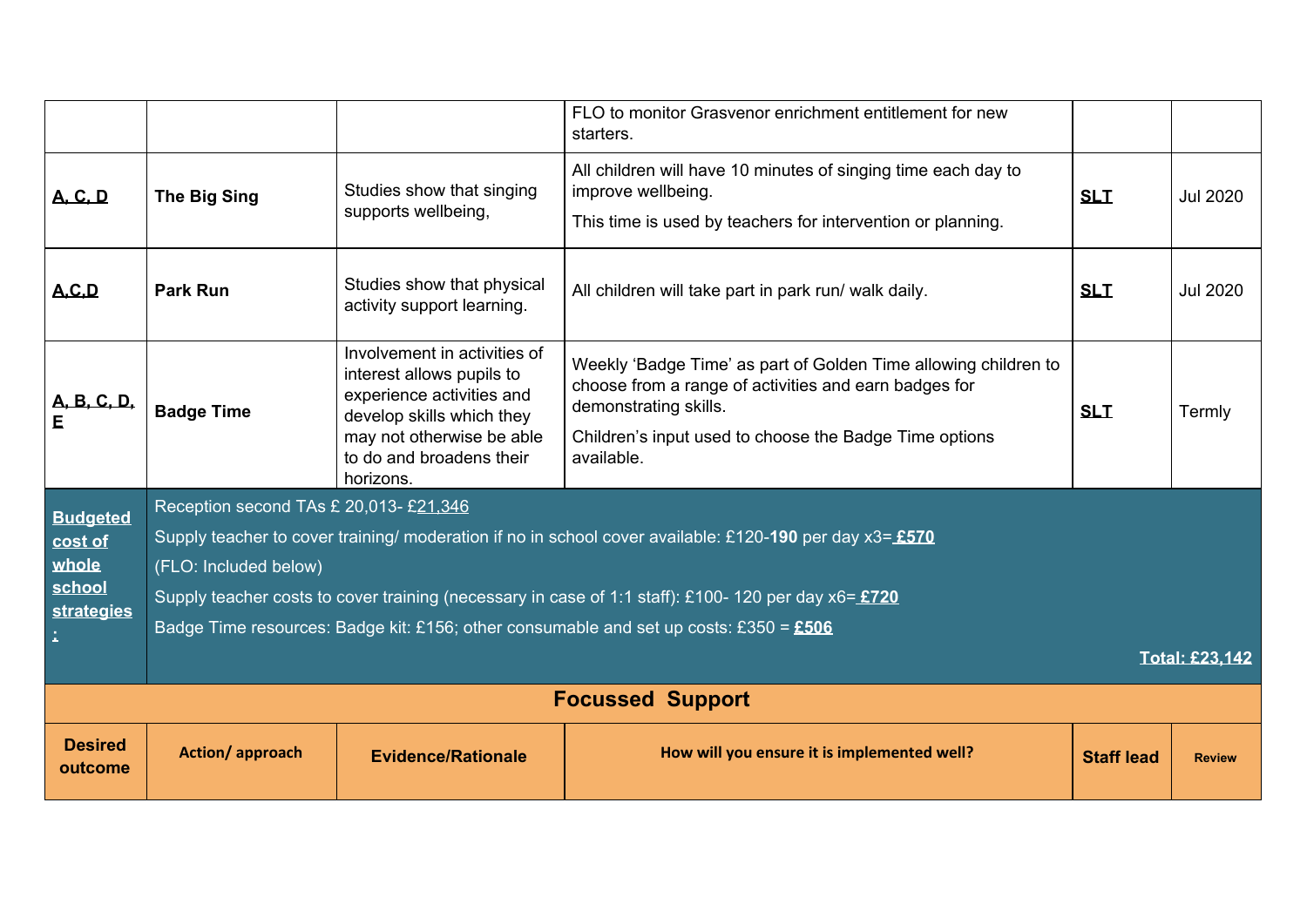| A.C.D             | <b>Interventions-small</b><br>groups and 1:1<br>support/ strategies<br>Monitored<br>interventions will<br>support individuals as<br>necessary, especially<br>those working below<br>ARE, making slow<br>progress or those<br>working above ARE. | Data for 2018/19 is below<br>national and LA in all year<br>groups.<br>Data for pupils working at<br>GDR is below national.                                                                                                                                                      | Teaching staff will be clear on how to support identified pupils in<br>their class, including Pupil Premium pupils. Teacher voice shows<br>teachers are confident to identify and support pupils in their<br>class, including PP pupils.<br>Early identification and support is in place for PP children making<br>less than expected progress through pupil progress meetings,<br>teacher meeting discussions and data monitoring and weekly<br>safeguarding with FLO and teacher.<br>Termly Pupil Progress Meetings held with head teachers and<br>teaching staff discuss every PP child in depth. All PP children are<br>included in at least 1 intervention/ action in place appropriate to<br>them. Pupil Progress meetings provide challenge and robust<br>evaluation of teacher strategies and provision.<br>Weekly safeguarding meetings discuss internal and external<br>barriers to learning for PP children and plan actions.<br>Named LAB member to attend at least annually to monitor<br>effectiveness.<br>Pupil voice shows pupils feel supported in their learning. | <b>Teachers</b><br><b>SLT</b> | Termly |
|-------------------|-------------------------------------------------------------------------------------------------------------------------------------------------------------------------------------------------------------------------------------------------|----------------------------------------------------------------------------------------------------------------------------------------------------------------------------------------------------------------------------------------------------------------------------------|-------------------------------------------------------------------------------------------------------------------------------------------------------------------------------------------------------------------------------------------------------------------------------------------------------------------------------------------------------------------------------------------------------------------------------------------------------------------------------------------------------------------------------------------------------------------------------------------------------------------------------------------------------------------------------------------------------------------------------------------------------------------------------------------------------------------------------------------------------------------------------------------------------------------------------------------------------------------------------------------------------------------------------------------------------------------------------------|-------------------------------|--------|
| <b>B. C. D. E</b> | FLO support:<br>individualised,<br>holistic support.                                                                                                                                                                                            | All on roll PP pupils, as well<br>as many other families,<br>receive ongoing or<br>occasional support from<br>FLO.<br>Improvement has been<br>seen in individual cases/<br>situations due to FLO<br>invaluable support<br>(Evidence: My Concerns,<br>pupil voice, parent voice). | FLO supports class based teams to devise individualised<br>strategies, risk assessments, interventions as necessary.<br>FLO available to investigate barriers for individuals.<br>Child's voice will be used to assess the individual needs of each<br>PP child. At Grasvenor we recognise not all Pupil Premium<br>pupils face the same difficulties and barriers.<br>All PP families will receive support as and when required from<br>FLO. They will be supported with wider family issues not only<br>those relating to the child's schooling.                                                                                                                                                                                                                                                                                                                                                                                                                                                                                                                                  | <b>FLO</b><br><b>SLT</b>      | Termly |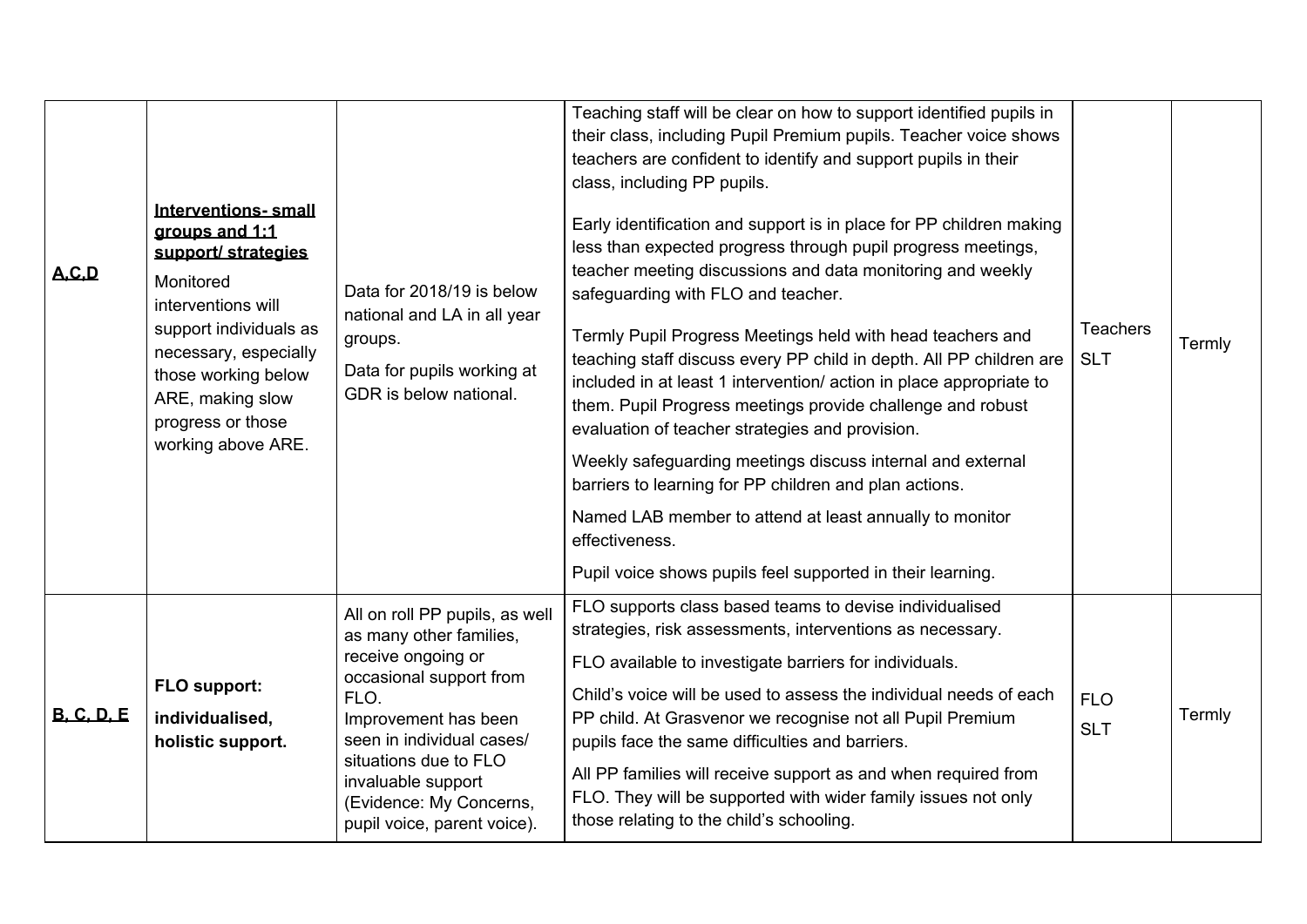|                                                 |                                                             | Class based teams or SLT<br>cannot support in same<br>way due to time restrictions.                                                                                                                 | FLO to manage attendance issues: monitoring integris, meeting<br>with parents and EWO.                                                                                                                                                                                                                                                                                                                           |                            |                  |
|-------------------------------------------------|-------------------------------------------------------------|-----------------------------------------------------------------------------------------------------------------------------------------------------------------------------------------------------|------------------------------------------------------------------------------------------------------------------------------------------------------------------------------------------------------------------------------------------------------------------------------------------------------------------------------------------------------------------------------------------------------------------|----------------------------|------------------|
| A.B.C.D.E                                       | Employ part time<br>SENCO with no other<br>duties.          | Previously SENCO role<br>was fulfilled by SLT<br>member. Time constraints<br>meant this was not effective<br>and some children with<br>SEND may not have<br>received prompt or full<br>entitlement. | SENCO supports class based teams to devise individualised<br>plans, strategies, Care plans, risk assessments, interventions<br>and any other support for SEND pupils as necessary.<br>SENCO liaise with professionals to ensure SEND children<br>receive full entitlement.<br>SENCO available to observe as part of early intervention<br>process.<br>SENCO available to support families with SEND pupil needs. | <b>SENCO</b><br><b>SLT</b> | Termly           |
| <b>Budgeted</b><br>cost<br>focussed<br>support: | (FLO: included below)<br>Intervention TA: £ 20,013- £21.346 | SENCO-0.5 day per week for the year based on 39 weeks support: £5,753.67                                                                                                                            |                                                                                                                                                                                                                                                                                                                                                                                                                  |                            | Total:£27,099.67 |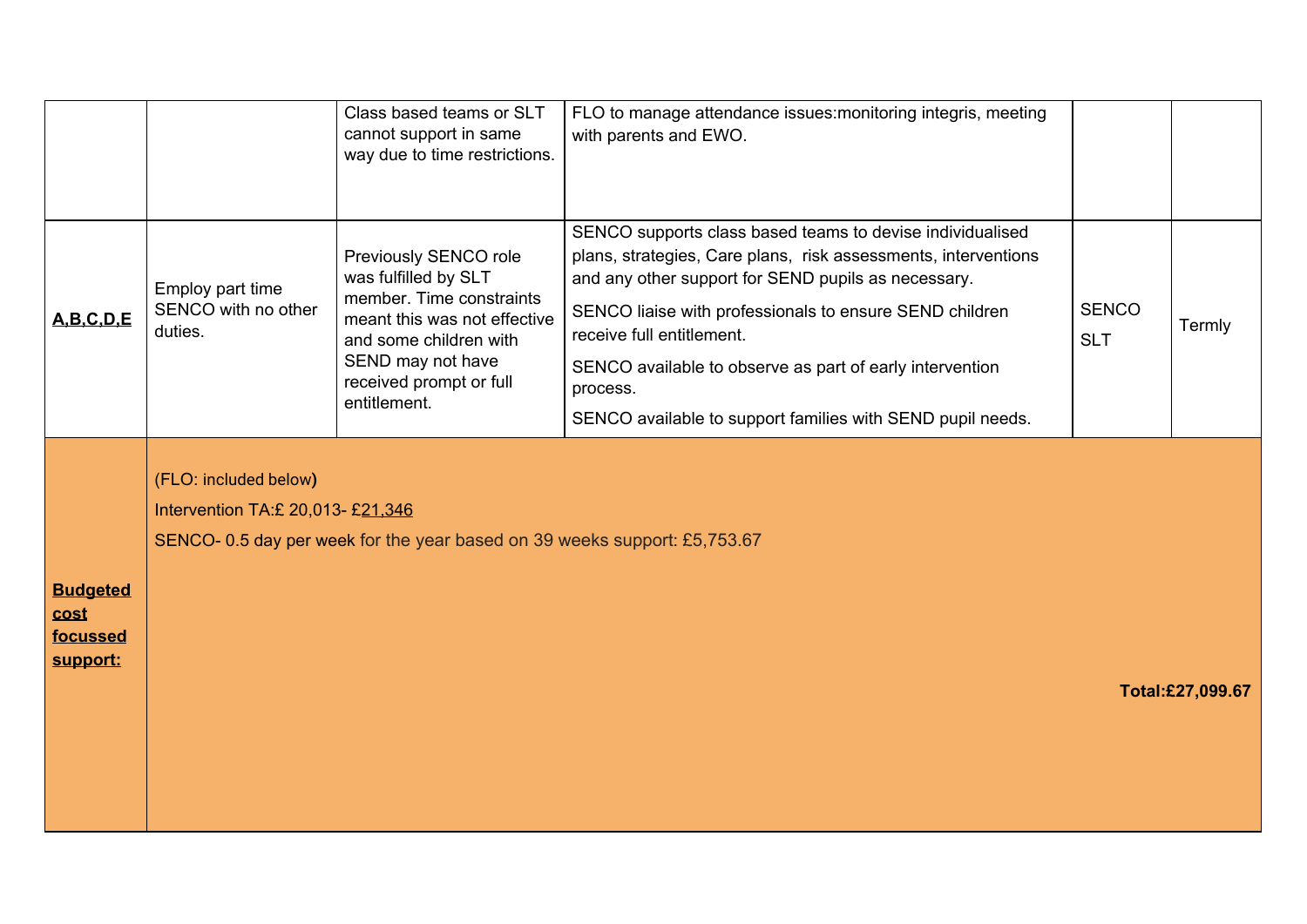|                           | Specific support/provision targeting Pupil Premium pupils and additional strategies. |                                                                                                                                                                                            |                                                                                                                                                                                                                                                                                                                                                                     |                   |                 |  |
|---------------------------|--------------------------------------------------------------------------------------|--------------------------------------------------------------------------------------------------------------------------------------------------------------------------------------------|---------------------------------------------------------------------------------------------------------------------------------------------------------------------------------------------------------------------------------------------------------------------------------------------------------------------------------------------------------------------|-------------------|-----------------|--|
| <b>Desired</b><br>outcome | <b>Action/approach</b>                                                               | <b>Evidence/Rationale</b>                                                                                                                                                                  | How will you ensure it is implemented well?                                                                                                                                                                                                                                                                                                                         | <b>Staff lead</b> | <b>Review</b>   |  |
| A, B, C, D, E             | <b>Enrichment</b><br><b>Activities- Free Club</b><br>place for PP pupils             | Involvement in clubs allows<br>PP pupils to experience<br>activities and develop skills<br>which they may not<br>otherwise be able to do.                                                  | All PP pupils will attend 1x weekly after school club at no cost to<br>their families.<br>PP pupils will have enriching experiences which will support their<br>development across the curriculum.                                                                                                                                                                  | <b>SLT</b>        | <b>Jul 2020</b> |  |
| A.B.C.D.E                 | <b>Enrichment: All PP</b><br>pupils will be<br>enabled to attend<br>school trips.    | Participation in trips<br>supports children's<br>understanding of topics and<br>social development, It is<br>therefore essential that ALL<br>pupils are able to attend<br>organised trips. | Monies available to ensure PP pupils on low budget can attend<br>trips.<br>Majority of trips will be free/ low cost.                                                                                                                                                                                                                                                | <b>SLT</b>        | <b>Jul 2020</b> |  |
| A, B, C, D, E             | <b>Time for Toast</b>                                                                | Monitoring of My Concerns<br>shows some children come<br>to school hungry.                                                                                                                 | All pupils will have breakfast before direct teaching time begins<br>through availability of fruit and milk and toast during morning<br>registration.                                                                                                                                                                                                               | <b>SLT</b>        | <b>Jul 2020</b> |  |
| A, B, C, D, E             | <b>FLO support</b>                                                                   | FLO is involved with<br>supporting all PP families in<br>school in some capacity, as<br>appropriate.                                                                                       | FLO supports class based teams to devise individualised<br>strategies, risk assessments, interventions as necessary.<br>FLO available to investigate barriers for individuals.<br>Child's voice will be used to assess the individual needs of each<br>PP child. At Grasvenor we recognise not all Pupil Premium<br>pupils face the same difficulties and barriers. | <b>SLT</b>        | ongoing         |  |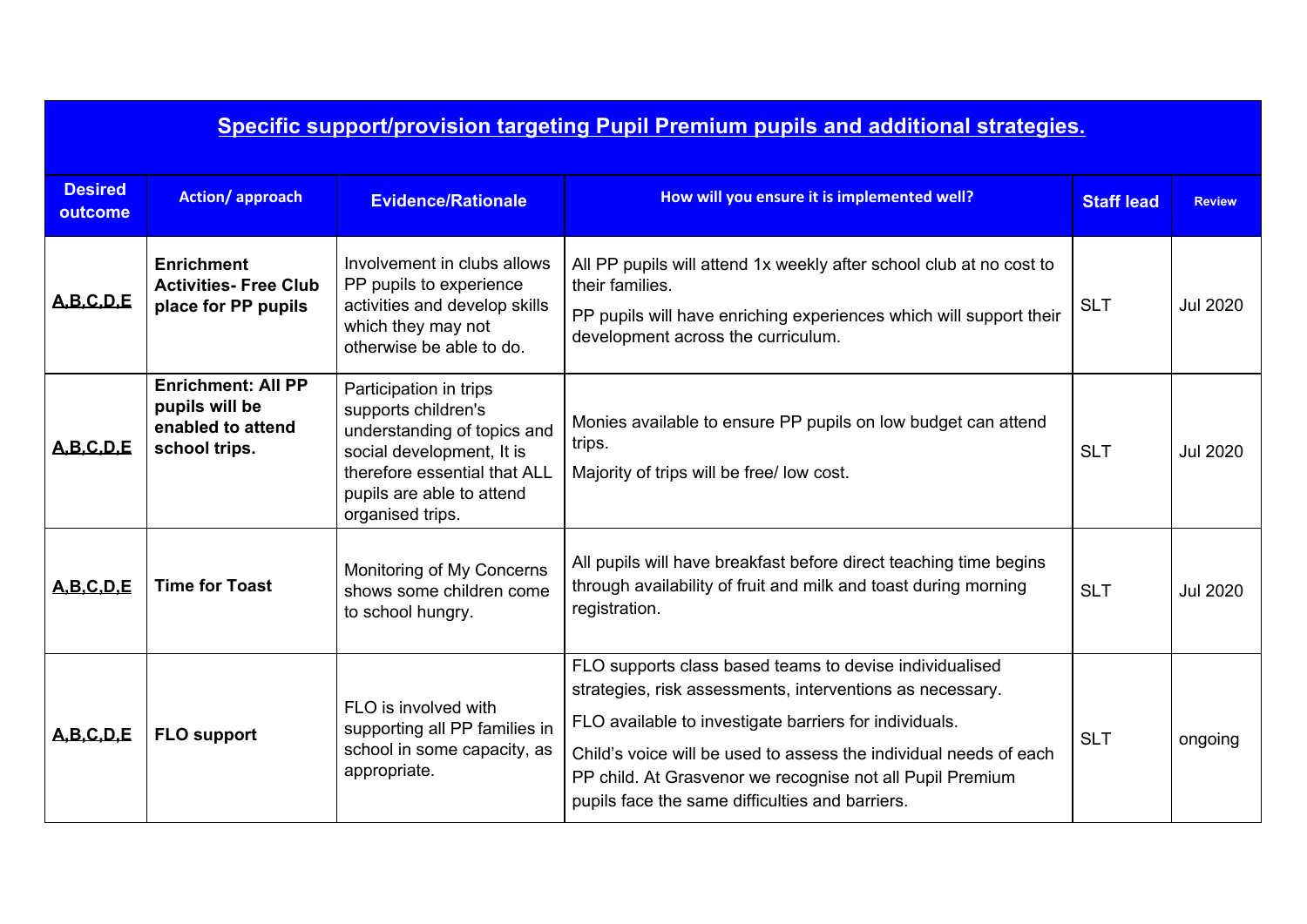|                     | <b>Whole school strategies: £23,142</b><br>Focussed support:£27,099.67 |
|---------------------|------------------------------------------------------------------------|
|                     | <b>Specific provision: £27,771</b>                                     |
| <b>Total Spend:</b> | £78,012.67                                                             |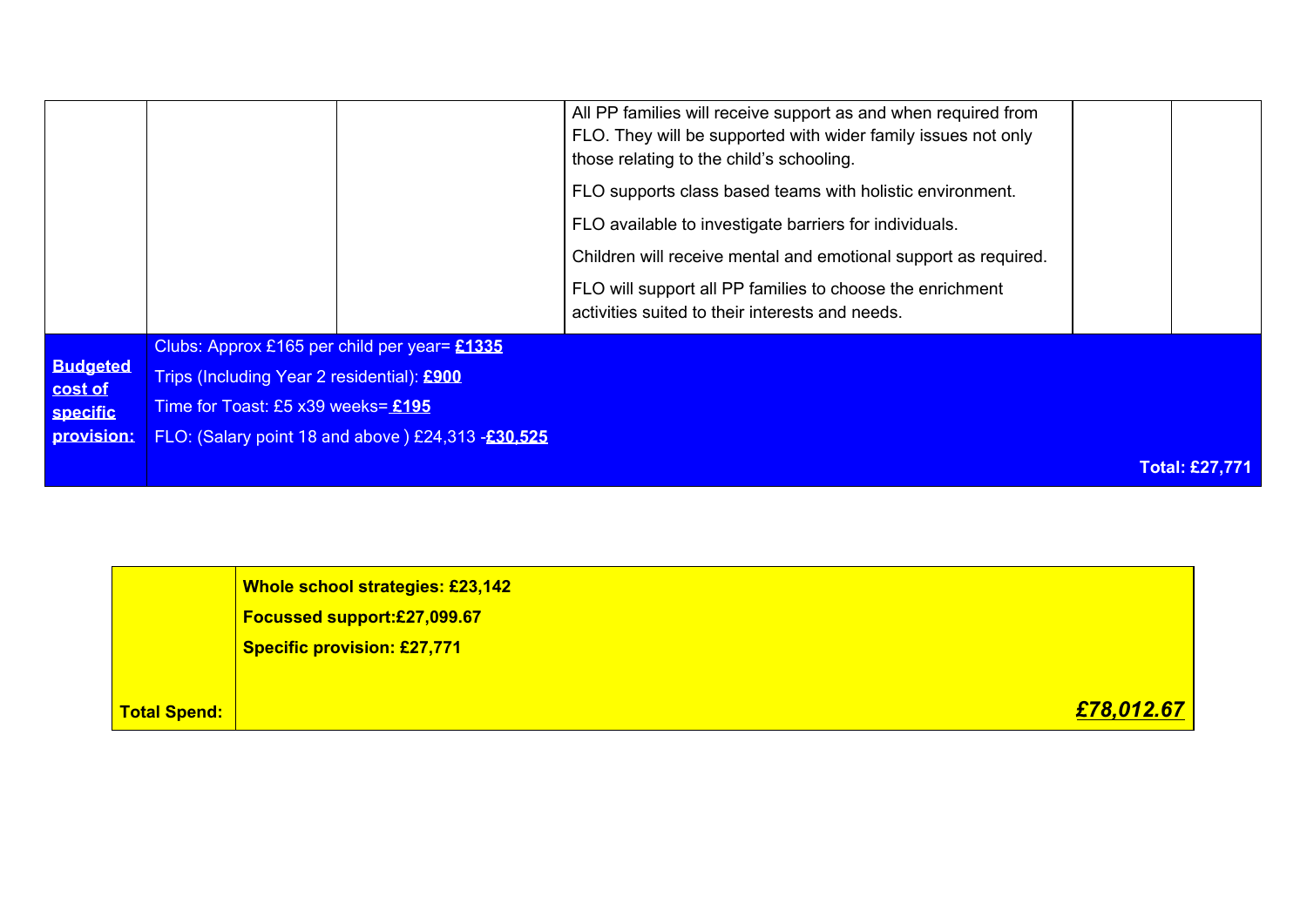# **Impact statement**

We are unable to provide impact figurese due to this allowing individual children to be identified and personal information known.

## **Research supporting our preparation of this document:**

### **Quality First Teaching:**

'The quality of teaching is the most important school-based factor affecting children's attainment, particularly for those from disadvantaged *backgrounds.'* [National Foundation for Educational Research, [www.nfer.co.uk\]](http://www.nfer.co.uk/)

"Teachers use data to identify pupils' needs, review progress every few weeks and address under-performance quickly. They have manageable assessment for learning systems which provide clear feedback for pupils. Schools use evidence to make decisions about their support *strategies"* DfE/NFER Evidence for Excellence in Education)

"Schools emphasise 'Quality Teaching First' and provide consistently high standards by setting expectations, monitoring performance and *sharing best practice"* (DfE/NFER Evidence for Excellence in Education)

The effects of high-quality teaching are especially significant for pupils from disadvantaged backgrounds; over a school year, these pupils gain 1.5 years' worth of learning with very effective teachers, compared with 0.5 years with poorly performing teachers. In other words, for poor pupils the difference between a good teacher and a bad teacher is a whole year's learning. (Sutton Trust, 2012, p. 2)

#### **Attendance:**